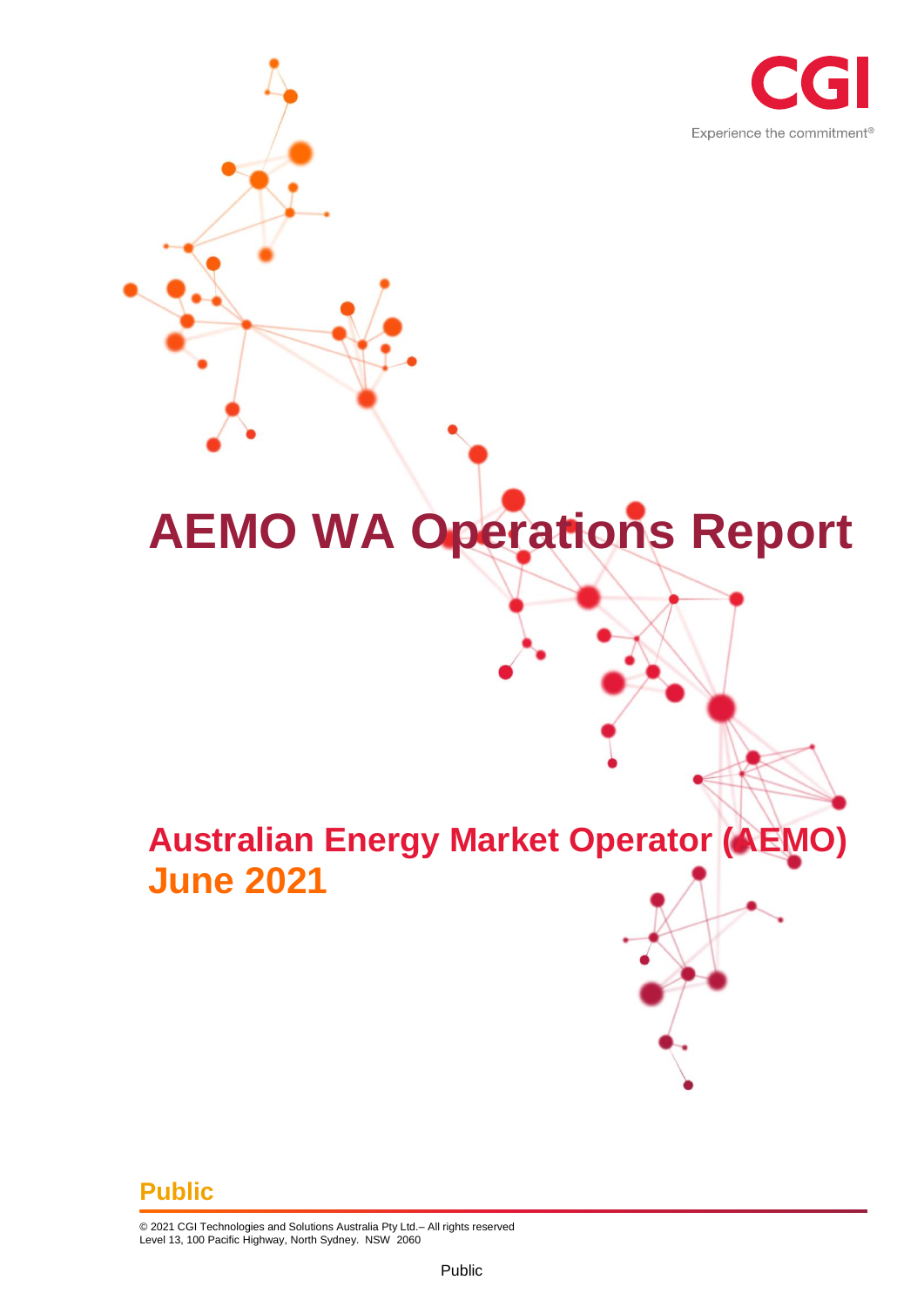



prepared for the sole and exclusive use of GRMS (WA) Operations and therefore, is considered to be proprietary by CGI Technologies and Solutions Australia Pty Ltd.. It may not be made available to anyone other than the addressee or persons within the addressee's organisation who are designated to read this report; nor may it be copied, reproduced, modified, altered, or circulated to any third party, in any form or media, without the prior written consent of CGI Technologies and Solutions Australia Pty Ltd.

All rights are reserved.

#### **Public**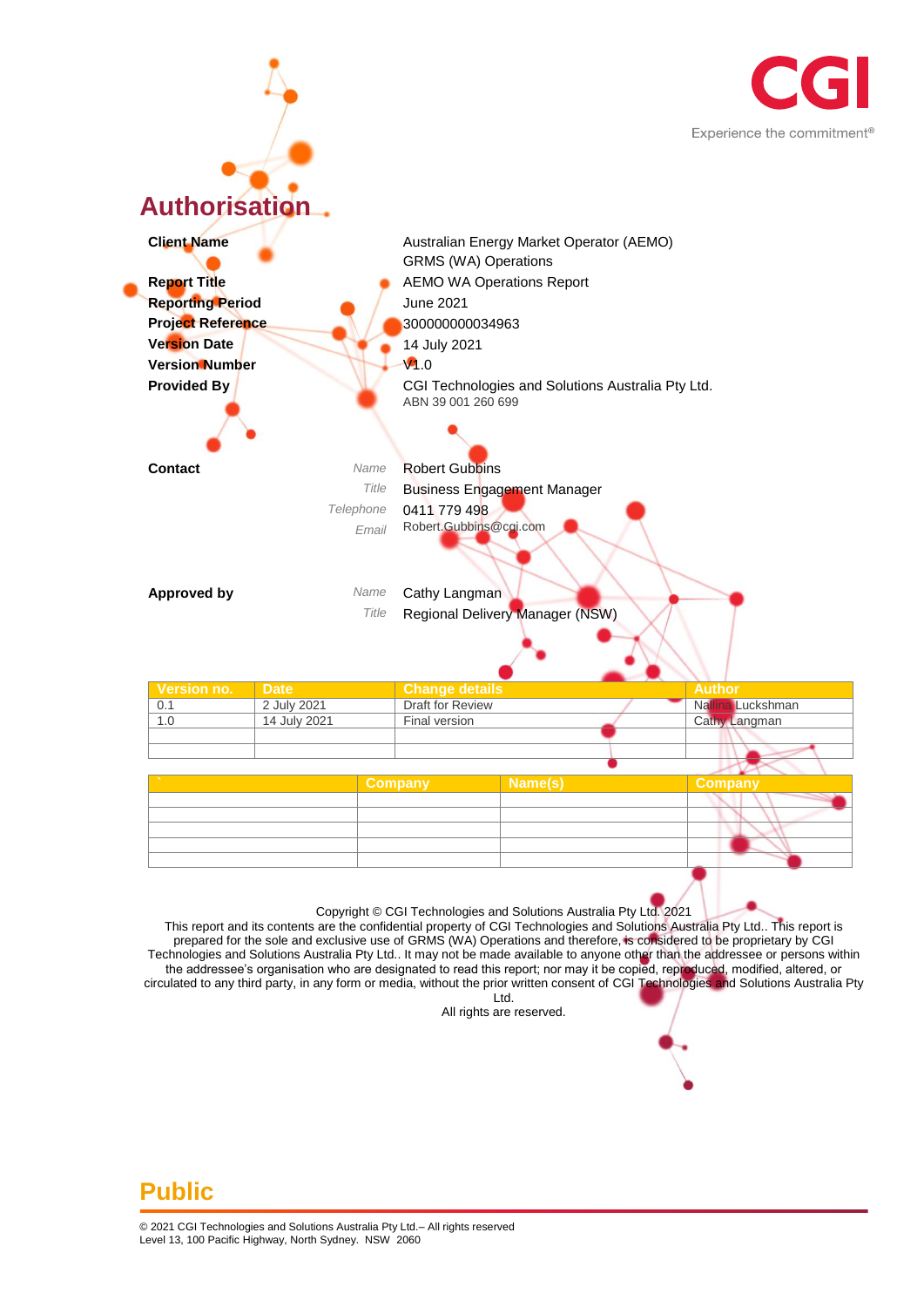$\overline{\phantom{a}}$ 

### **Table of Contents**

| 1 <sup>1</sup> |  |
|----------------|--|
| 1.1            |  |
| 1.2            |  |
| 1.3            |  |
| 1.4            |  |
| $\overline{2}$ |  |
| 2.1            |  |
| 2.2            |  |
| 2.3            |  |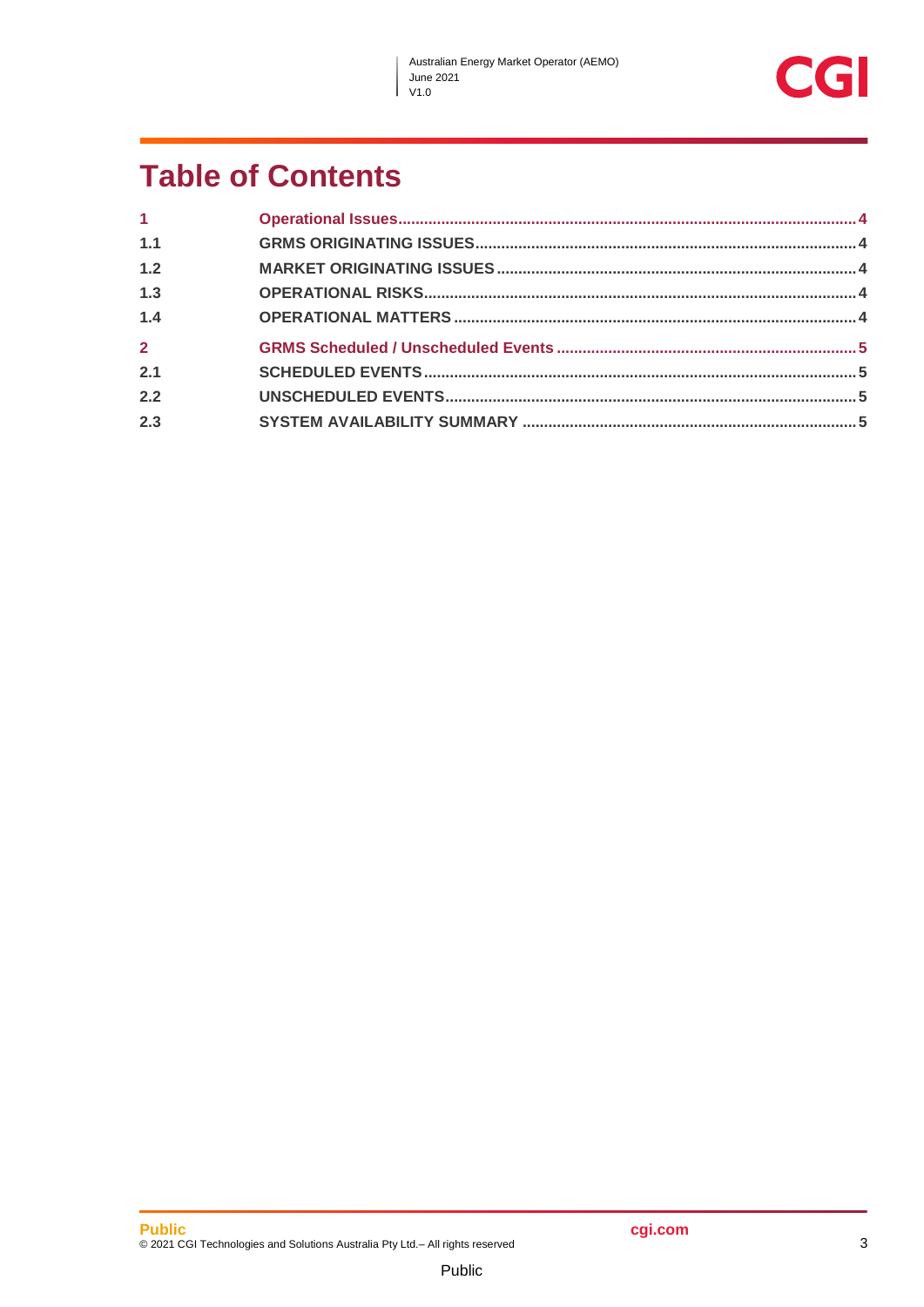

### <span id="page-3-0"></span>**1 Operational Issues**

This section of the report outlines any operational issues encountered by the GRMS or the operational team during the month which either impacted, or had the potential to impact the delivery of WA GRMS services.

#### <span id="page-3-1"></span>**1.1 GRMS Originating Issues**

This section describes operational issues which originated from the GRMS and had a direct impact either on the WA market, CGI's service levels or AEMO's adherence to the Retail Market Procedures (RMP).

There are no GRMS operational issues to report this month.

#### <span id="page-3-2"></span>**1.2 Market Originating Issues**

This section describes operational issues which originated from outside the bounds of the GRMS which caused subsequent market impact or required significant input from the CGI operational team to resolve. Market originating issues may also have had an impact on CGI's service levels and AEMO's adherence with the RMP although in most cases, CGI will claim concession from service failures resulting from issues described in this section.

There are no Market originating issues to report this month.

#### <span id="page-3-3"></span>**1.3 Operational Risks**

Operational risks are situations which, if not managed appropriately may become operational issues which have the potential to impact CGI, AEMO or the WA market. Current risks which CGI are managing and of which AEMO should be aware are described below.

No new operational risks have been identified.

#### <span id="page-3-4"></span>**1.4 Operational Matters**

There are no operational matters to report this month.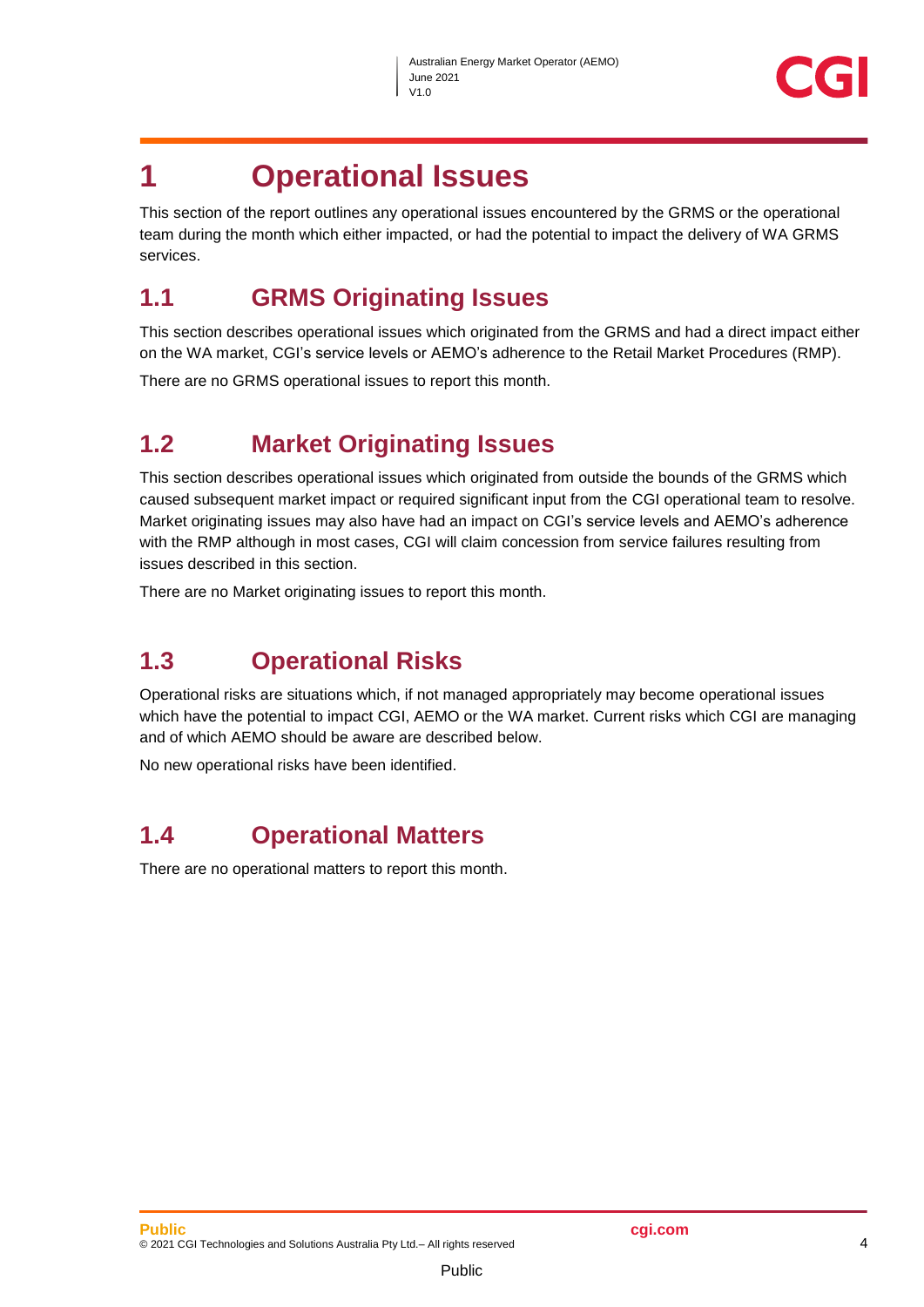## <span id="page-4-0"></span>**2 GRMS Scheduled / Unscheduled Events**

#### <span id="page-4-1"></span>**2.1 Scheduled Events**

The following table details all scheduled events that may have affected GRMS availability during the calendar month. Events were performed during agreed downtime periods and therefore were implemented with minimal impact to participants.

Scheduled events which have the potential to impact participants are planned to take place outside of WA business hours on a best endeavours basis or at a time agreed with participants. Times shown are EST. It should be noted that only those events which involve the EbXML or FTP gateways have an impact on the market from an availability perspective.

| <b>Name</b> | <b>Description</b>          | <b>Date</b> | <b>Time</b> | <b>Mins</b> | <b>Ref</b>     |
|-------------|-----------------------------|-------------|-------------|-------------|----------------|
| WA GRMS     | Microsoft Security Patching | 24-Jun-2021 | 17:15       | 30          | CR/AEMO-W/0401 |

#### <span id="page-4-2"></span>**2.2 Unscheduled Events**

The following table details unscheduled events for the calendar month. Outage minutes exclude time during agreed maintenance periods. It should be noted that only those events which involve the EbXML or FTP gateways have an impact on the market from an availability perspective.

| <b>Name</b> | <b>Description</b> | <b>Date</b> | <b>Time</b> | <b>Mins</b> | Ref |
|-------------|--------------------|-------------|-------------|-------------|-----|
| -           |                    |             |             |             | -   |

#### <span id="page-4-3"></span>**2.3 System Availability Summary**

During the month, there were 30 days resulting in the following availability metrics as defined in the SOSA:

- $\triangleright$  TPA (Total Possible Availability) = 36,000 minutes
- (Based on 20hrs per day 03:00 until 23:00 each day)
- $\triangleright$  GAPS (Intervals of unscheduled downtime) = 0 minutes
- $\triangleright$  SAM (Scheduled & Agreed Maintenance) = 30 minutes

The SLA requires market system availability of 99.6%

The WA Market system was available for a total of **36,000** minutes once scheduled and agreed maintenance is excluded. This equates to an overall availability of 100.00%

Public